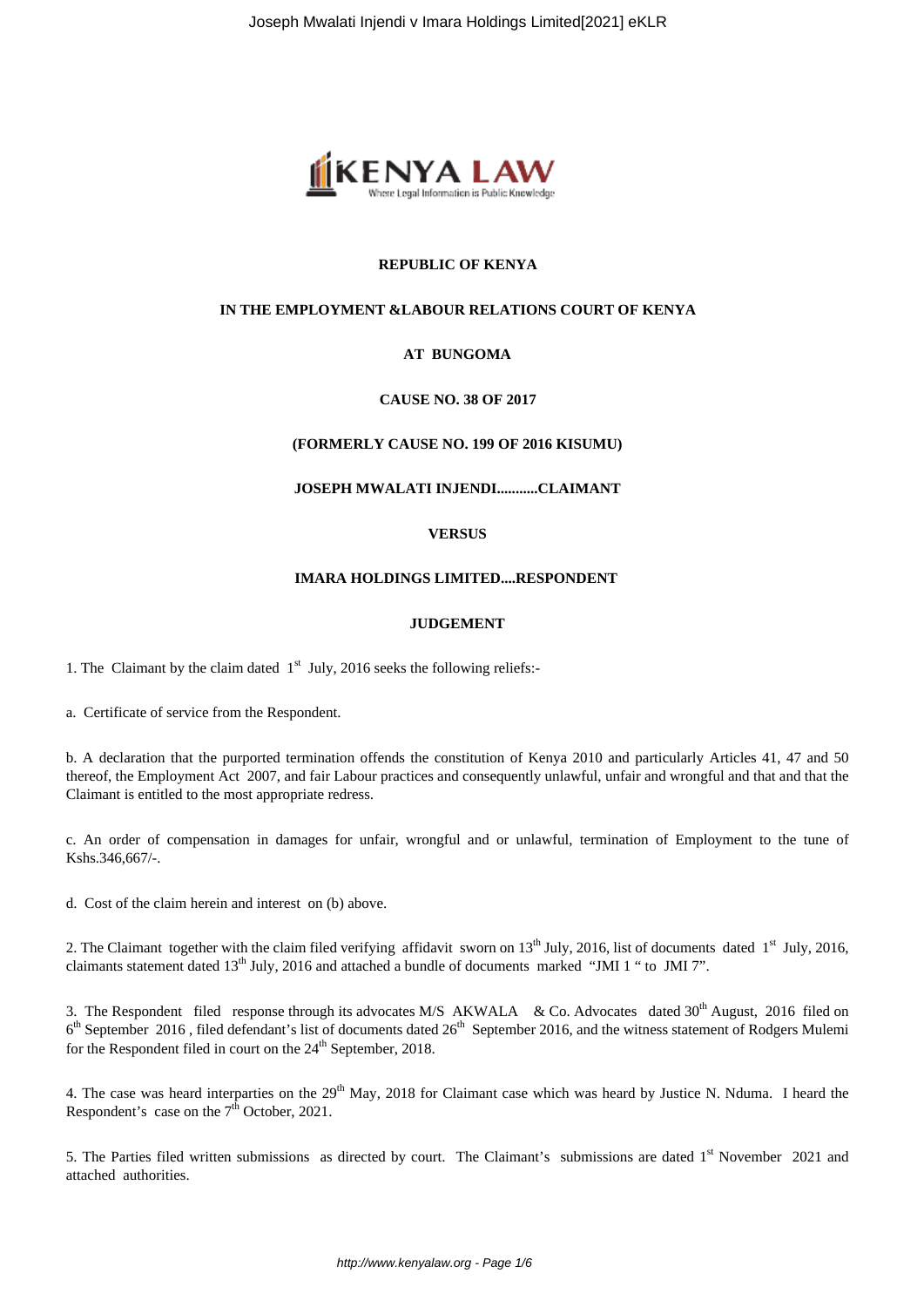The Respondent submissions are dated  $29<sup>th</sup>$  October, 2018.

### **The Claimant's case**

In brief the Claimant states he was terminated for employment unfairly for lack of hearing . The Claimant told the court that he was first employed by the Respondent on the 6<sup>th</sup> May, 2016 as Distribution Management Trainee for a 3 months period at a monthly salary of kshs. 2000 initially on probationary terms ("JMI I"). thereafter the appointment was confirmed after 3 months ("jm1 2 ") on a 1 year contract commencing  $23<sup>rd</sup>$  July, 2015.

The Claimant was suspended for two weeks without pay vide a letter dated 23<sup>rd</sup> March 2016 on 5 grounds stated in the letter. Under the said suspension letter the Claimant was required to show cause why his services should not be terminated all together. The Claimant told the court that he responded vide a letter ( "JMI 4"). The Respondent denied receipt of the letter and the said exhibit does not have a date or any indication it was delivered to the Respondent either through evidence of receipt or email address it was delivered. The court finds the said letter to be of no weight and makes a finding that the Claimant did not respond to the show cause under the suspension letter which he admits to have received.

The Respondent terminated the Claimant letter vide letter dated  $10<sup>th</sup>$  April 2016 ("JMI 5") on reason stated that " the management undertook a forensic audit of your activities as a senior manager. It has come to our notice that you deceitfully misappropriated cash/stock amounting to kshs. 163,000/- . this is very unethical behaviour that raises integrity issues on your character. The Claimant told the court he was not given the audit report.

### **The Respondent's Case**

In brief is that the Claimant worked as a distribution manager trainee and he was never given any promotion or engagement in another contract. That the termination was preceded by warnings for complaints against claim and laxity at work, negligence in executing his duties, fraud, failure to respond to the suspension letter. The Respondent's witness during cross examination told the court there was no evidence of trade or loss amount or audit reports exhibiting the loss incurred by the Respondent. The Respondent did not file evidence of the alleged loss of 163,000/- stated in the letter of termination of the services of the Claimant, he confirmed that in the suspension letter written there was nowhere indicated the Claimant took 3 days off and the letter did not have a hearing date of the Claimant's case.

The Respondent witness testified that he never received any response from the Claimant and the court has also found that that as true. It was the Respondent's case that the recommendation letter did not emanate from the Respondent as the Claimant never worked as its Distribution Manager and Human Resources Manager for both Imara Holdings Kakamega, Chavakali and Amanarose distributors positions which the Claimant never had.

The court notes exhibit "JMI 2" is not signed. The court also takes note that the suspension letter dated 23<sup>rd</sup> March 2016 refers to the Claimant as Senior Manager.

The Respondent's witness told the court that the Claimant failed to sign paternity leave forms and he only sought three days off. That the DWI could not confirm if the stamping on the Claimant notice was from his office. That it came to his notice that goods were taken out of the store without any payments being made by the retailers or wholesalers. The Respondent's witness said that the invoice to Mama Watoto supermarket had been generated but payment was never made to the Respondent. The witness confirmed that the employer had key performance targets but the Claimant had achieved targets. He did know how much they owed him.

#### **Issues for determination**

# LEGAL ANALYSIS AND FINDINGS

**1. The parties did not file the issues for determination.** After carefully analyzing the parties' respective cases it did appear to this court that the issues that had really been placed before it for determination were as follows: -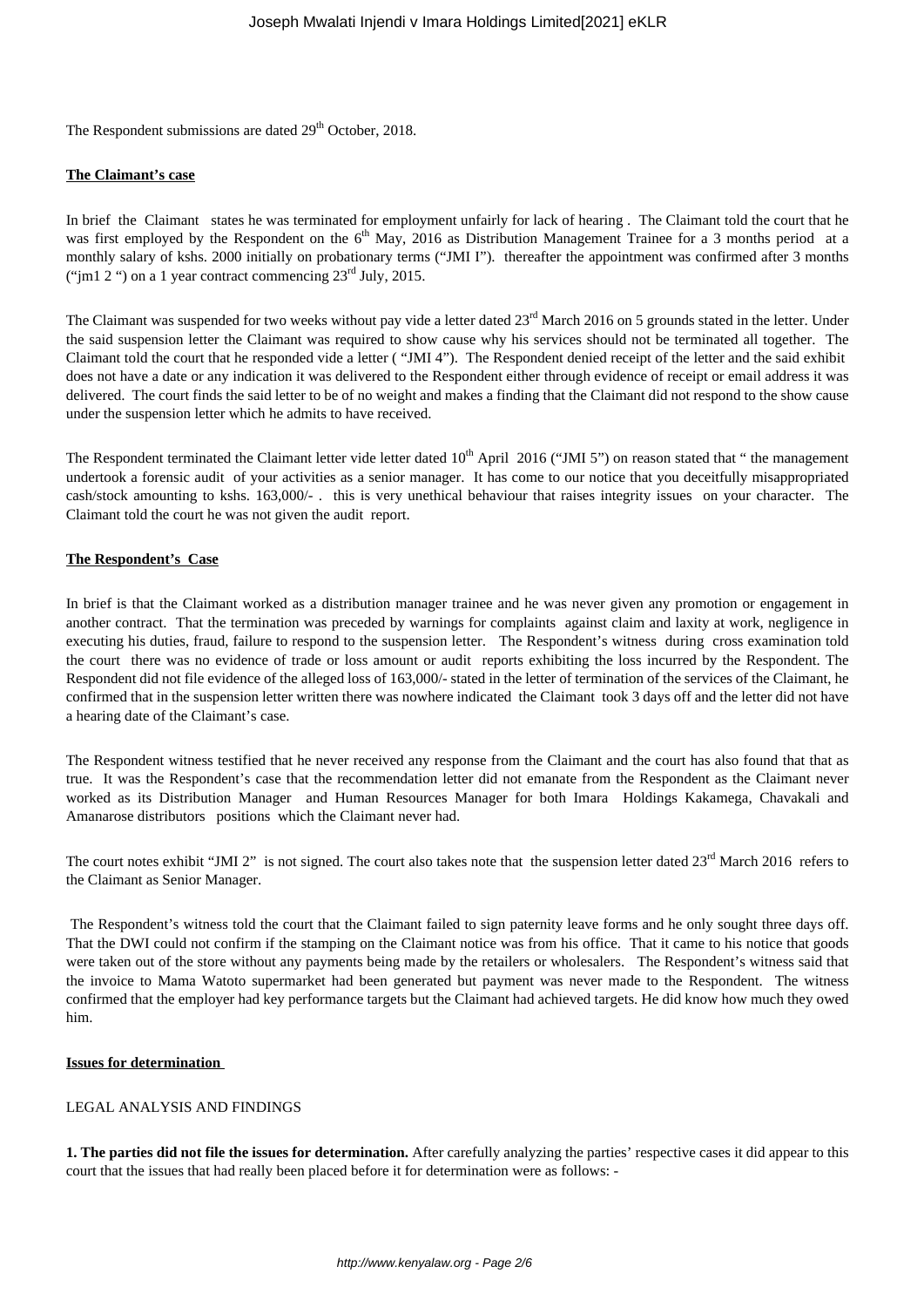i. Whether the termination from employment was lawful and fair

ii. Whether Claimant is entitled to reliefs sought.

#### **THE RELEVANT LAW**

2. Section 45(i) of the Employment Act provides that no employer shall terminate the employment of the employee unfairly. A termination of employment by an employer is unfair if the employer fails to prove:-

a. 'That the reason or the termination is valid .

b. That the reason for the termination is a fair reason.

i. Related to the employee's conduct, capacity or compatibility or

ii Bases on the operational requirements of the employer was that the employment was terminated in accordance with fair procedures:'

3. Section 45 (4) of the Employment Act further states,

'A termination of Employment shall be unfair for the purposes of this part where :-

'(a) The termination is for one of the reasons specified in section 46 or

(b) it is found that in all circumstances of the case, the employer did not act in accordance with justice and equity in terminating the employment.'

4. The Procedure for termination of the employment of an employee is defined under Section 41 of the Employment Act.

" An employer shall before terminating the employment of an employee, on grounds of misconduct, prior performance or physical incapacity explain to the employee in a language the employee understands, the reason for which the employer is considering termination and the employee shall be entitled to another employee or a shop floor union representative of his choice present during his explanation.'

5. The court of Appeal has held the provisions of section 41 of the Employment Act to be couched in mandatory terms. The court of Appeal in *Postal cooperation of Kenya -vs- Andrew K. Tanui (2019)* the court pronounced itself on procedural fairness as herein under:-

**i. Four elements must thus be discernable for the procedure to pass muster:-…**

**ii. The reason or which the employer is considering termination** 

**iii. Entitlement of an employee to the presence of another employee of his choice when the explanation of grounds of termination is made and** 

#### **iv. Hearing and considering any representation made by the employee and the person chosen by the employee.'**

It is against the above legal criteria this court proceeds to determine the instant claim.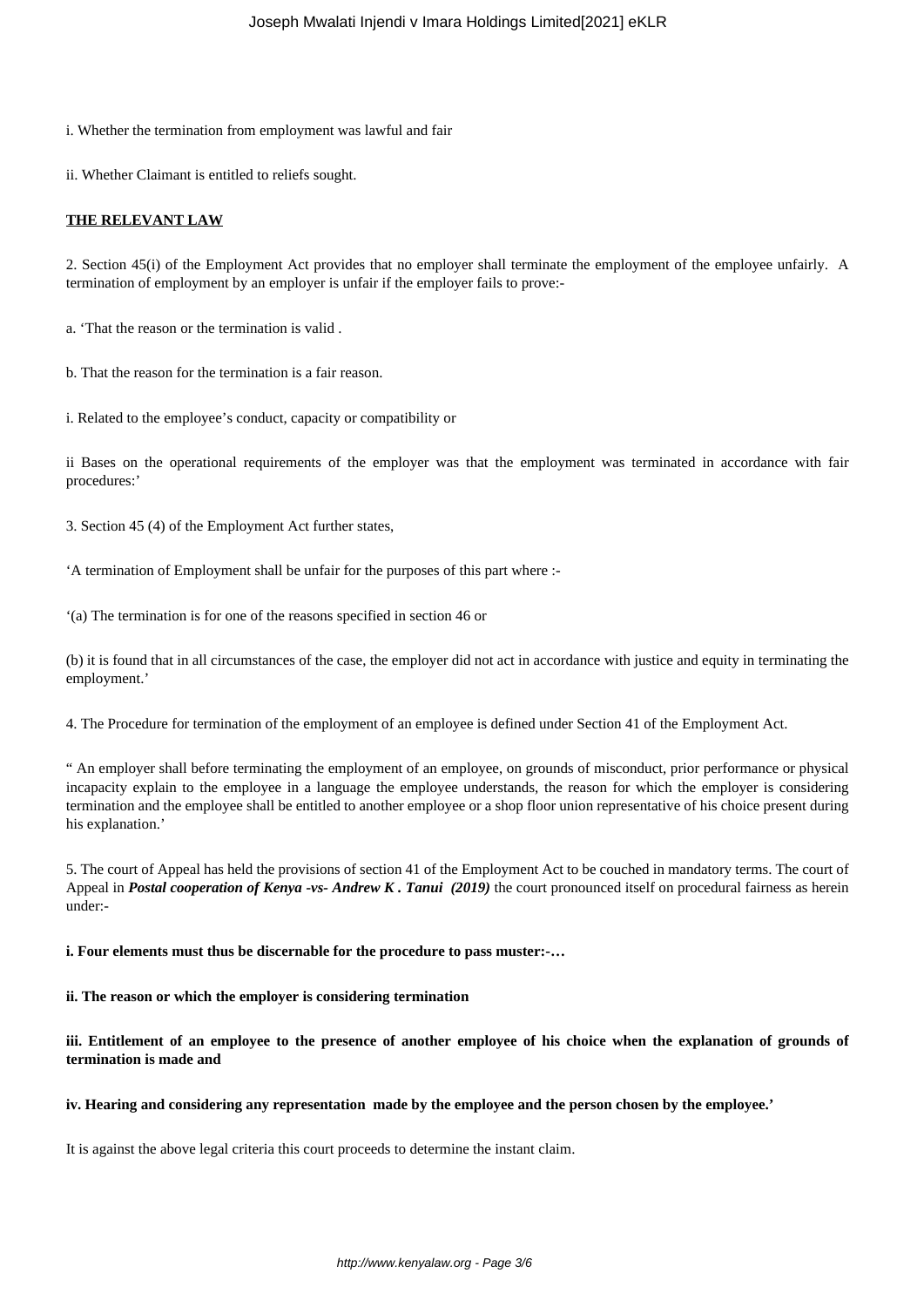# **6. ANALYSIS OF THE ISSUES AND FINDINGS**

### **i. On whether there were valid and justifiable reasons to terminate the services of the Claimant.**

7. The law as outlined above provides for the procedure for termination of employment under section 41 of the Employment Act, 2007 which the Court of Appeal in the postal corporation case (supra) had to be couched in mandatory terms.

8. In order to apply the above in the instant case the court has to establish the terms of the engagement of the Claimant by the Respondent . The Claimant states he was first engaged as a distributor Management Trainee for 3 months and later issued a contract as Distributor Manager ("JMI2"). 'JMI2" later is not signed by the Respondent. The Claimant produced letter dated  $6<sup>th</sup>$  May 2015 for employee called Harriet Kahai which was not signed by anyone. The Respondent said it was a soft copy.

9. Section 10 (7) places the burden on the responded as follows:-

"if in any legal proceedings an employer fails to produce a written contract or the written particulars prescribed in sub section (i) the burden of proving or disproving an alleged term of employment stipulated in the contract shall be on the employer".

The Claimant stated he was a Distributor Manager and produced employment letter dated  $23<sup>rd</sup>$  July 2015 (exhibit "JMI 2"). The court takes this as unrebutted evidence of employment. The letter dated  $6<sup>th</sup>$  May 2015 of Management trainee was for 3 (three) months and the offer of appointment contract is dated 23<sup>rd</sup> July 2015 upon lapse of the 3 months. On balance of probabilities the court finds the letter of 23<sup>rd</sup> July 2015 to be the contract of employment between the parties. Indeed in the suspension letter the Respondent referred the Claimant as Senior Manager.

10. In order to determine the issue of lawfulness and fairness of the termination procedure the court looks at the threshold under Article 41 and Sec.43.

i. Were there valid reasons to terminate the employment of the Claimant"

The Respondent relied on the reasons under the suspension letter.

i. In the month of January we incurred losses of kshs. 614,00 under your watch - no evidence of existence of this loss attributable to the Claimant was placed before court.

ii. You delivered stock worth Kshs. 30,636/- to a customer that is not clear to the business. That hinges on fraud. The Respondent produced in court autogenerated invoice ( respondent document No. 2) The Claimant told the court that the allegation is not true. That this was anew client. That they filled the necessary forms (FSR) recruited clients approval system took one (1) week . The customer paid for the stock of kshs.30,636/-.

As at the time the suspension letter was issued the reason to say the invoice was a fraud existed as no evidence of payment existed. The Respondent proved this as a valid reason.

The Court found that there was no response to the show cause under the suspension letter. For that reason the Respondent reasons of proceeding on paternity leave without permission and of the unpaid invoice on balance of probabilities are valid.

11. Nevertheless the procedure under Article 41 for fair hearing must be complied with. The Respondent admitted there was no hearing . There was no evidence placed before the court of invitation to hearing before the termination of employment. The Claimant submits this was unlawful and unfair . the letter of termination of service ( JMI 5 ) is clear there was no hearing. It refers to suspension letter and audit done during the suspension , the basis of the termination.

12. The court finds that the submissions by the Respondent that a notice to show cause can amount to fair termination process is far fetched. Section 41 of the Employment Act among others would require explanation to the employee in language they understand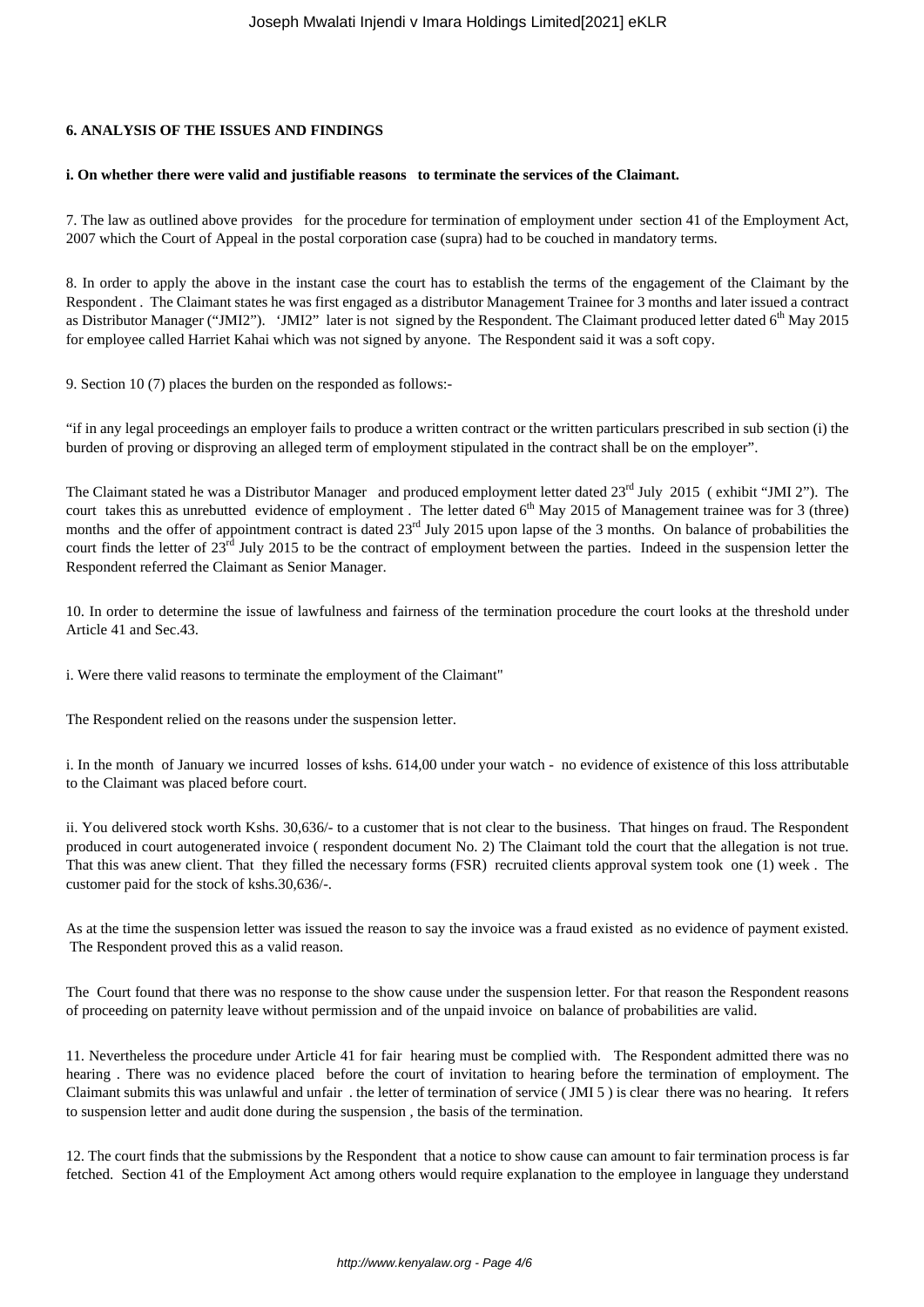the reason the employment is contemplating the termination and the employee is entitled to have another employee or Shop Floor Union representative of his choice present during the explanation. It is the opinion of this court that this calls for actual hearing both parties present. A record of the minutes of the hearing is advisable as it is proof that the hearing occurred and the court can evaluate if the process was fair. This not the case in the instant case.

13. The court finds that the Respondent is in violation of Section 41 of the Employment Act 2007 thus the termination of services of the Claimant by the Respondent was unlawful and unfair.

### **Is the Claimant entitled to the Relief sought"**

14. The court proceeds to address each relief as follows:-

a. On the claim for unpaid leave for 8 months worked for sks. 16,667/-. The Respondent did not dispute this claim or provide records on the Claimant's leave status as required under section 74 (1) (f) of the Employment Act which provides that the employer shall keep record of particulars of employee's annual leave entitlement days and days due as specified in section 28 of Employment Act. This position was upheld in the case *of Gilbert Mariera Makori -vs- Equity Bank Limited 2016 Eklr.* The Claimant is granted compensation for 8 months annual leave being 8/12 x 25000 total sum awarded of Kshs. 16,667/-

b. The Claimant having been unfairly terminated is entitled to Notice for one month of Kshs 25,000.

c. On claim for Compensation for unfair termination. The court found the termination was unlawful and unfair. The claimant states he is entitled to 12 months compensation total Kshs.280,000/- Section 49 (1) (c) of the Employment Act states where the dismissal is unlawful the Labour officer may recommend the employer to pay equivalent of salary not exceeding 12 months based on gross salary of employee at time of dismissal. Section 50 of the Employment Act provides that the court is to be guided by provisions of Section 49 in complaint of wrongful dismissal and unfair termination . The court already found the Claimant to have been unfairly terminated. He sought damages. Section 49 (4) provides that in considering the remedies under sub section (i) including damages the court is to take into account *inter alia* the wishes of the employee, the circumstances under which the termination took place, including the extent, if any to which the employee caused or contributed to the termination, the employee's length of service with the employer, reasonable opportunities available to the employee for securing comparable or suitable employment with another employer. The court found that there existed valid reasons for termination. He is likely to get a similar or suitable employment in the opinion of the court. The Claimant contributed to the termination and failed to respond to the show cause. Considering the above factors the court finds an award of 3 months compensation to be adequate compensation of the procedural unfairness in the termination. The total sum of Kshs 75,000/-(25000x3) is awarded as compensatory damages.

d. On the Claim for 2 months outstanding commissions the Respondent through its witness admitted the Claimant had met the targets though he did not know the amount. The employer has obligation to produce such records. It did not. The claim is granted as prayed for Kshs.25,000/-

# **CONCLUSION AND DISPOSITION**

15. I have found that the termination of the Claimant's employment contract by the Respondent was unfair and unlawful. I now enter judgment for the Claimant against the Respondent in the following terms:-

**a. Compensatory damages for 3 months at gross salary at dismissal of Kshs. 25000 x 3 total sum of Kshs. 75,000 the court awards the Claimant the total sum of Kshs. 75,000/- as compensatory damages.**

- **b. Notice pay for 1 month salary the total sum of Kshs. 25000 is awarded**
- **c. Accrued annual leave for as prayed is awarded for Kshs. 16,667/-**
- **d. Outstanding commission of Kshs. 25000 is awarded**